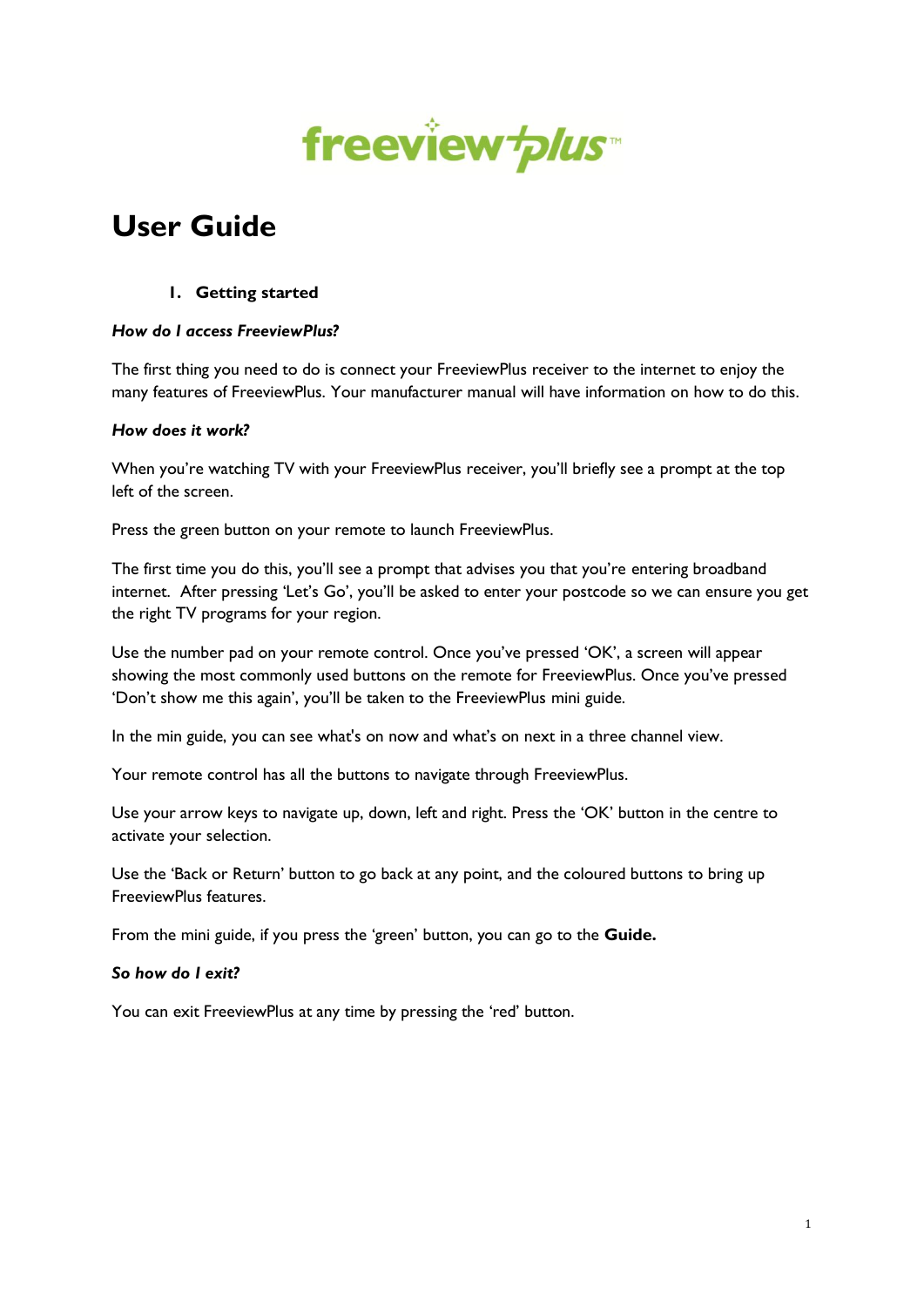# **2. Using the Electronic Program Guide**

## *What is the Electronic Program Guide and how do I use it?*

If you want to know what's on now, what's on next or what's on later in the week, the FreeviewPlus Electronic Program Guide has all the answers. For a quick snapshot of what's on, use the mini guide with a three channel view or to see more on screen, use the **Guide**, which has a five channel view of what's on.

## *How do I navigate around?*

Use the coloured buttons, arrow keys, 'OK' and 'Back' or 'Return' buttons to move through the **Guide**. Press red at any time to exit FreeviewPlus.



## *What if I'm just watching TV as normal?*

Whenever you're watching TV, press the green button on your remote to launch the mini guide.

Press the 'green' button again to launch the **Guide**.

The mini guide will stay on the screen for 15 seconds, and the green highlight shows you where you are within the guide. You can change the length of time the mini guide stays on the screen via **Settings** in the **Menu**.

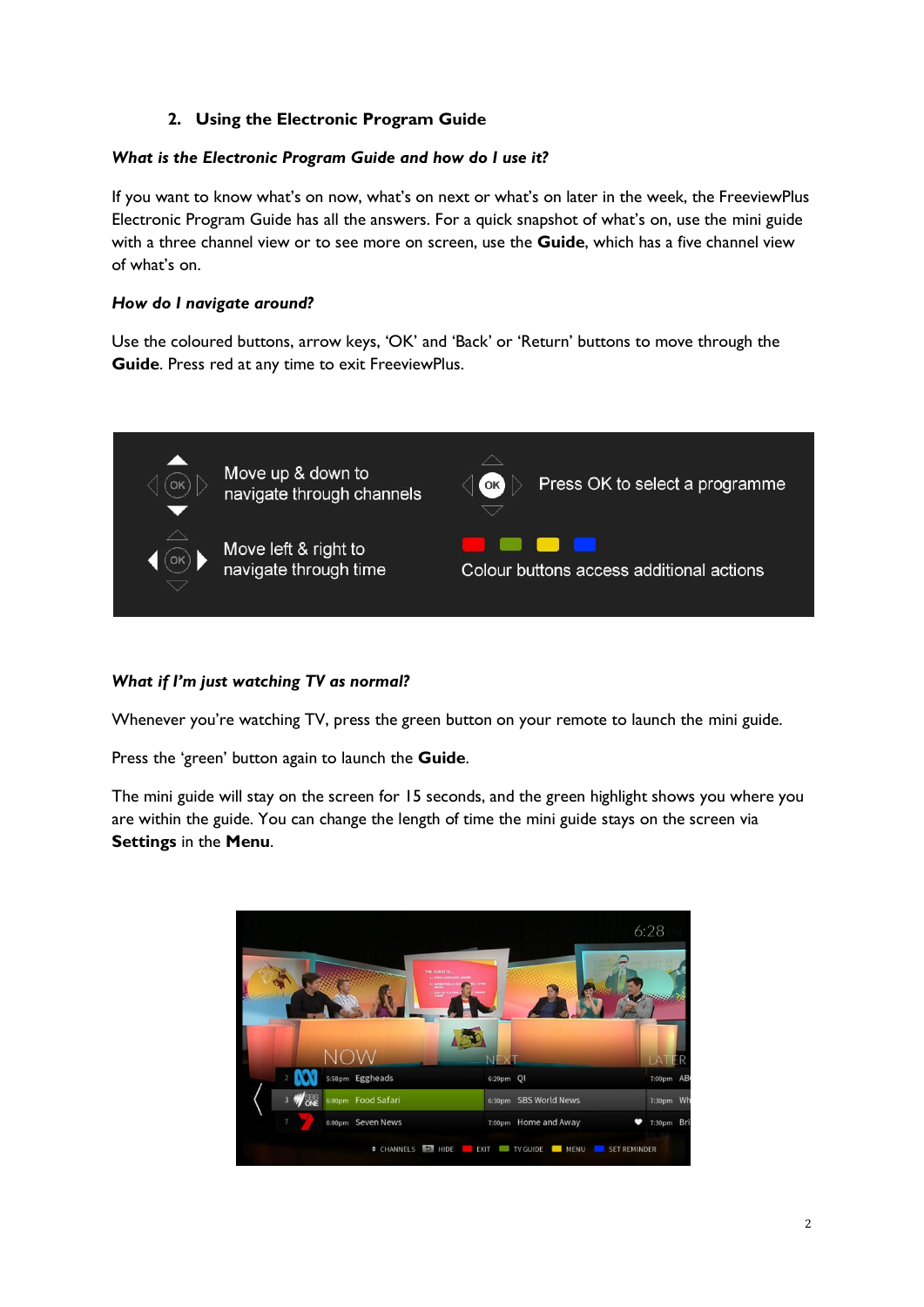## *What does the mini guide do?*

The mini guide gives you a quick snapshot of what's on now, and you can arrow right to see what's on next and later, and use the up/down arrows to see what's on other channels.

You can find out more about a program by pressing 'OK' on the highlighted program. Here you'll find out more information about the show.

In the program description screen, you can set a reminder if '**Set Reminder**' is highlighted by pressing 'OK'.



You'll see a prompt at the top of the screen showing it has been set, or if there is an option to set a reminder for a series or episode, you just need to press 'OK' on your preference. If you want to cancel the reminder, press 'cancel reminder'.

You can also arrow right to the heart symbol and press 'OK' to make a program a favourite.

Arrow right again and FreeviewPlus will show you other episodes available for the program, and even other programs you may like.

You can press 'OK' on any program and find more information.

Press the 'Back' or 'Return' button to get back to the mini guide.

Whatever channel you're on, you can arrow left on your remote to go backwards into Catch Up TV if Catch Up is available on that channel.

From here, press 'OK' on any program displaying 'Play Now' to watch the Catch Up program.

You can arrow left seven days and select any program on any day to watch, or you can go directly to the network Catch Up service by pressing 'OK' where you see the prompt for **'More'** from that service.

In the mini guide, you can also set or cancel reminders for upcoming programs by pressing the blue button.

Press blue again to cancel the reminder.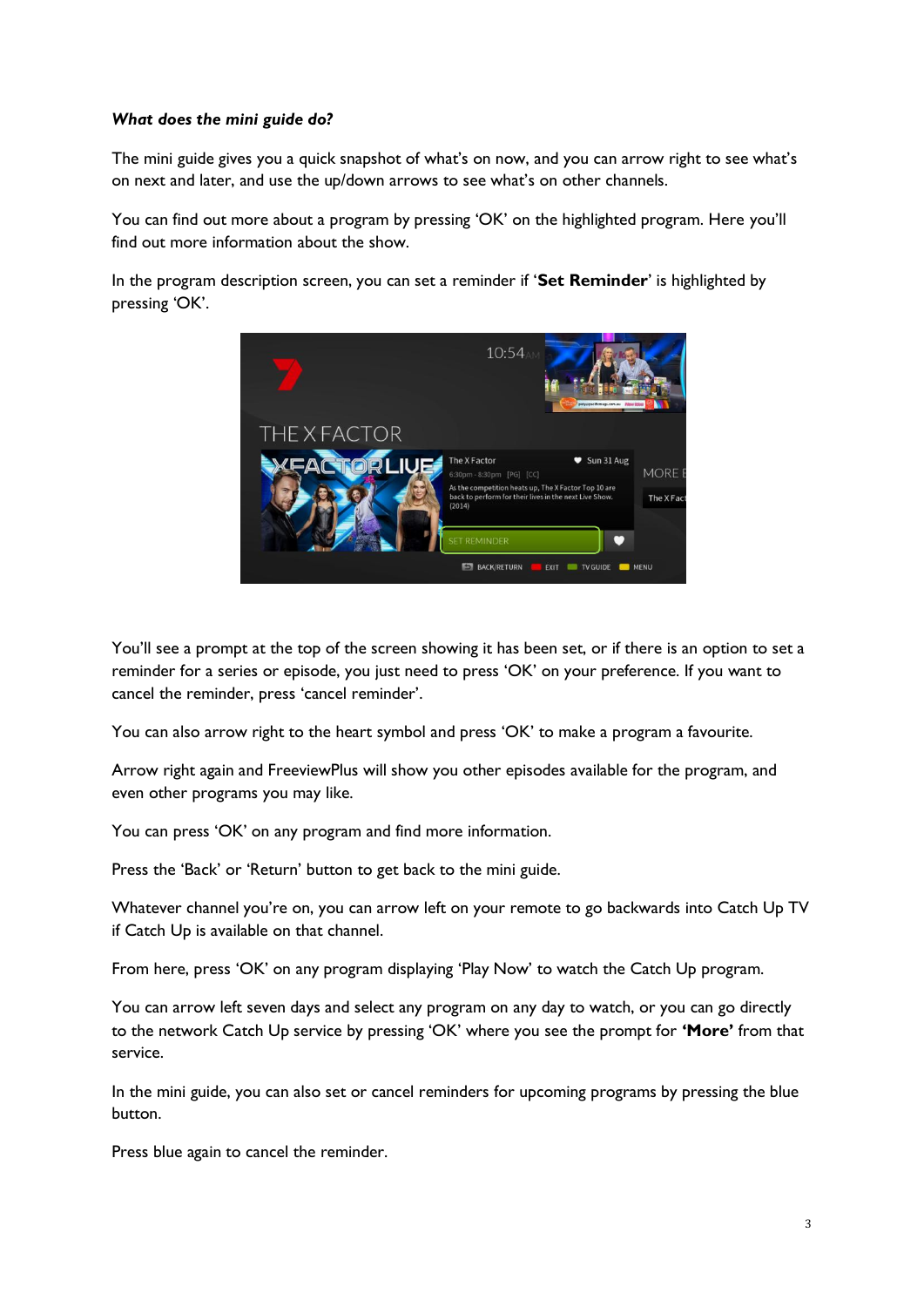From the mini guide, press the green button again to gain access to the **Guide** with a five channel view of what's on.

You can see more channels by using the up and down arrows. Arrow left into Catch Up TV or arrow right for what's on now, next and later.

Press 'OK' on a highlighted program for more information, and to set a reminder or favourite.

Arrow right to view more episodes available from the program or find more shows that are similar to the show you're watching.

Press the 'Back' or 'Return' button to go back to the Guide.



## *What does Options do?*

Press the green button to bring up the **Options** Menu.

Arrow down and press 'OK' to jump ahead 12 hours, or arrow down further to jump to a specific day. You can arrow across to the day of your choice.

Arrow back up to select 'On Now' to return to what's on or just press 'Back' or 'Return' to go back to the **Guide**.

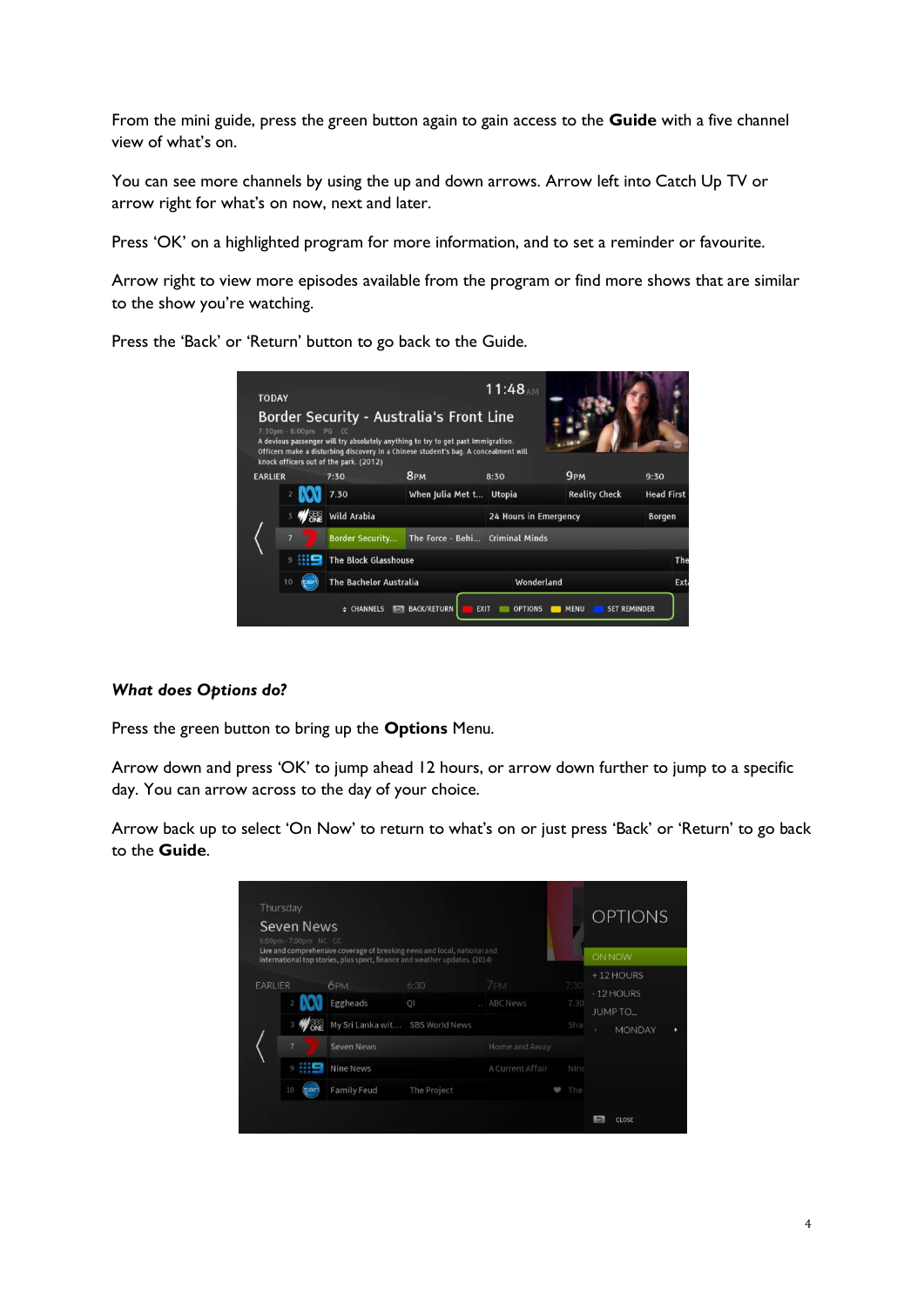## *What does the shading on a program in the Guide mean?*

The shading on programs in the **Guide** shows you how much of the program has gone to air.

## **3. Enjoying Catch Up TV**

## *How can I watch Catch Up TV on my TV?*

You can access Catch Up TV from the mini guide or **Guide** by arrowing left on the highlighted channel you're on (only if Catch Up is available on that channel). An arrow will indicate whether Catch Up TV is available on that channel.

Here you have direct access to seven days of Catch Up TV. Once you get to the end of the seven days, you can go directly into the network's Catch Up service to browse further.

Just press 'OK' when you see **More** from the channel's Catch Up service.



## *How do I play Catch Up programs?*

You can play Catch Up programs by pressing 'OK' on your remote when a program is highlighted with 'Play Now' as an option.

If a program shows 'Available Soon' it is not yet available to watch, but will be soon.

#### *Are there any other ways I can watch Catch Up?*

Another way to access Catch Up TV is to press the yellow button on the remote when you see the yellow **Menu** button at the bottom of the screen.

Press 'OK' on Catch Up in the **Menu**.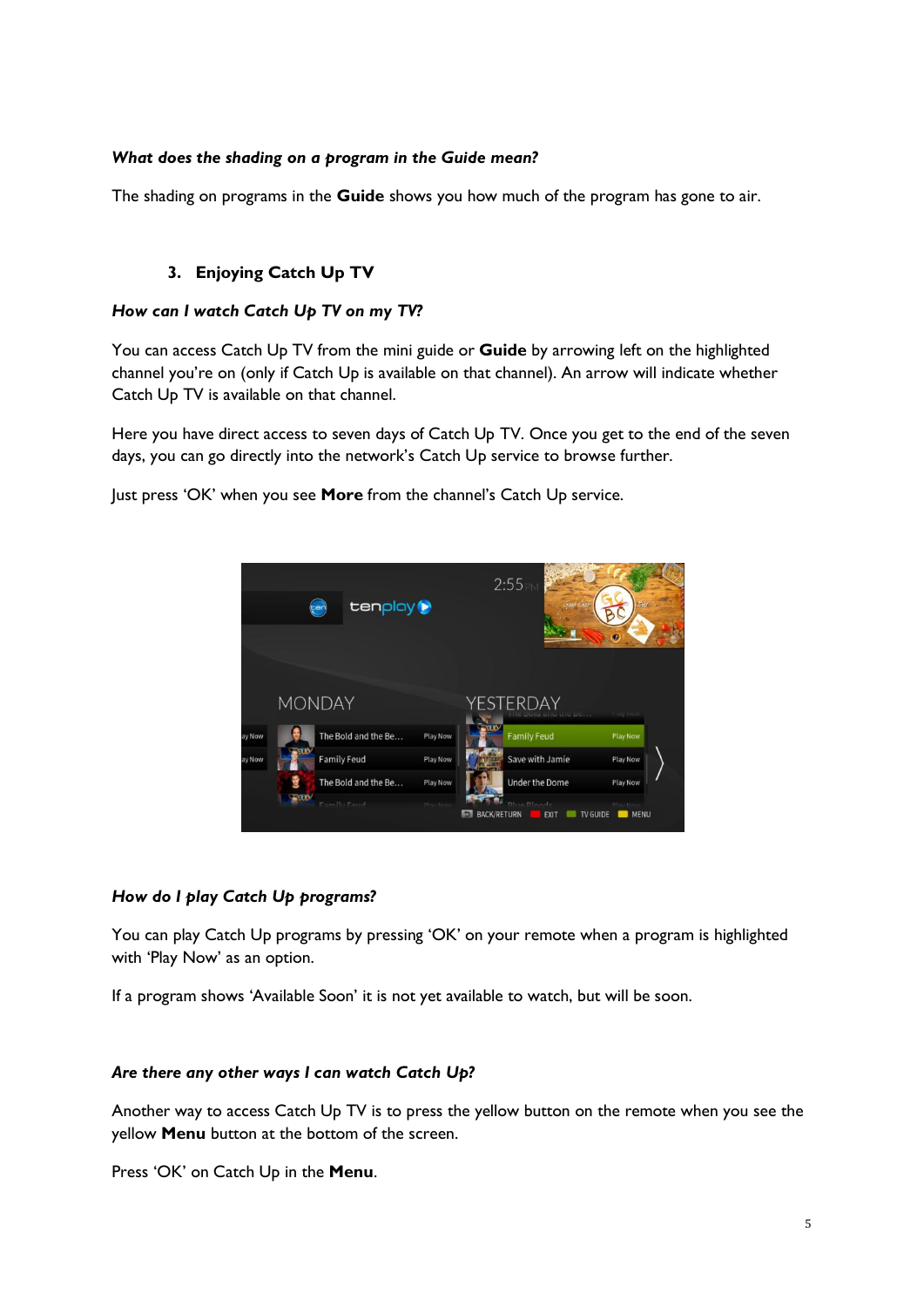Arrow right through the services and simply press 'OK' to go to the service you want to browse.



## **4. How to set reminders and favourites**

#### *How can I set a reminder?*

Reminders make it easy to remember when your favourite shows are on by keeping track for you.

There are two ways to set a reminder.

When you're looking at a program in either the mini guide or **Guide**, you'll see an option at the bottom of the screen to **Set Reminder** on the blue button. Do this when a program is highlighted in the guide and it will set a reminder.

You'll see a drop down notification that lets you know that your reminder is set, or it will give you an option to set the reminder for an episode or a series. Press 'OK' on your choice.

You will also see a clock symbol against the program on the guide, which means a reminder has been set. Press the blue button again to cancel the reminder.

If you're looking at the program description screen, you can press 'OK' when 'Set Reminder' is highlighted.

You can change your reminder lead time in the **Settings** section of the **Menu**.

If your reminder lead time is five minutes, then five minutes before that program is due to start, there will be a pop-up reminder on your TV screen.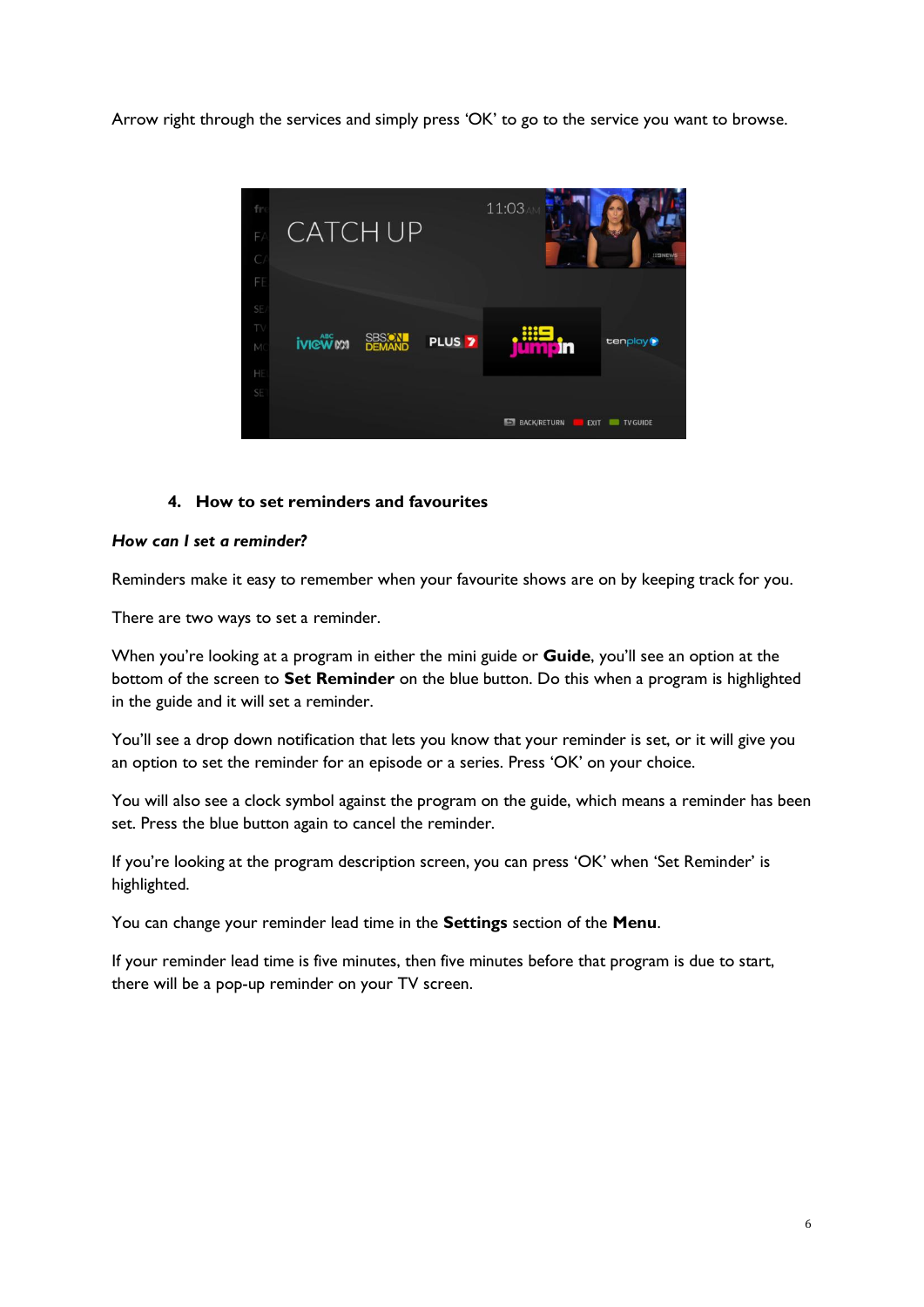

# *Can I use FreeviewPlus to help keep track of my favourite shows?*

Yes. With FreeviewPlus, you can also make a program a favourite.

**Favourites** helps manage your favourite shows by listing episodes coming up in the future, and how many days are left on a Catch Up episode. This makes it easy to keep track of programs on live and Catch Up TV.



#### *What does the heart symbol mean?*

The heart symbol is your **Favourites** icon.

Press 'OK' on a program selection and arrow right to the heart symbol.

Press 'OK' when the heart symbol is highlighted.

A drop down notification at the top of screen shows your favourite has been added.

Press 'OK' on the heart symbol again to cancel.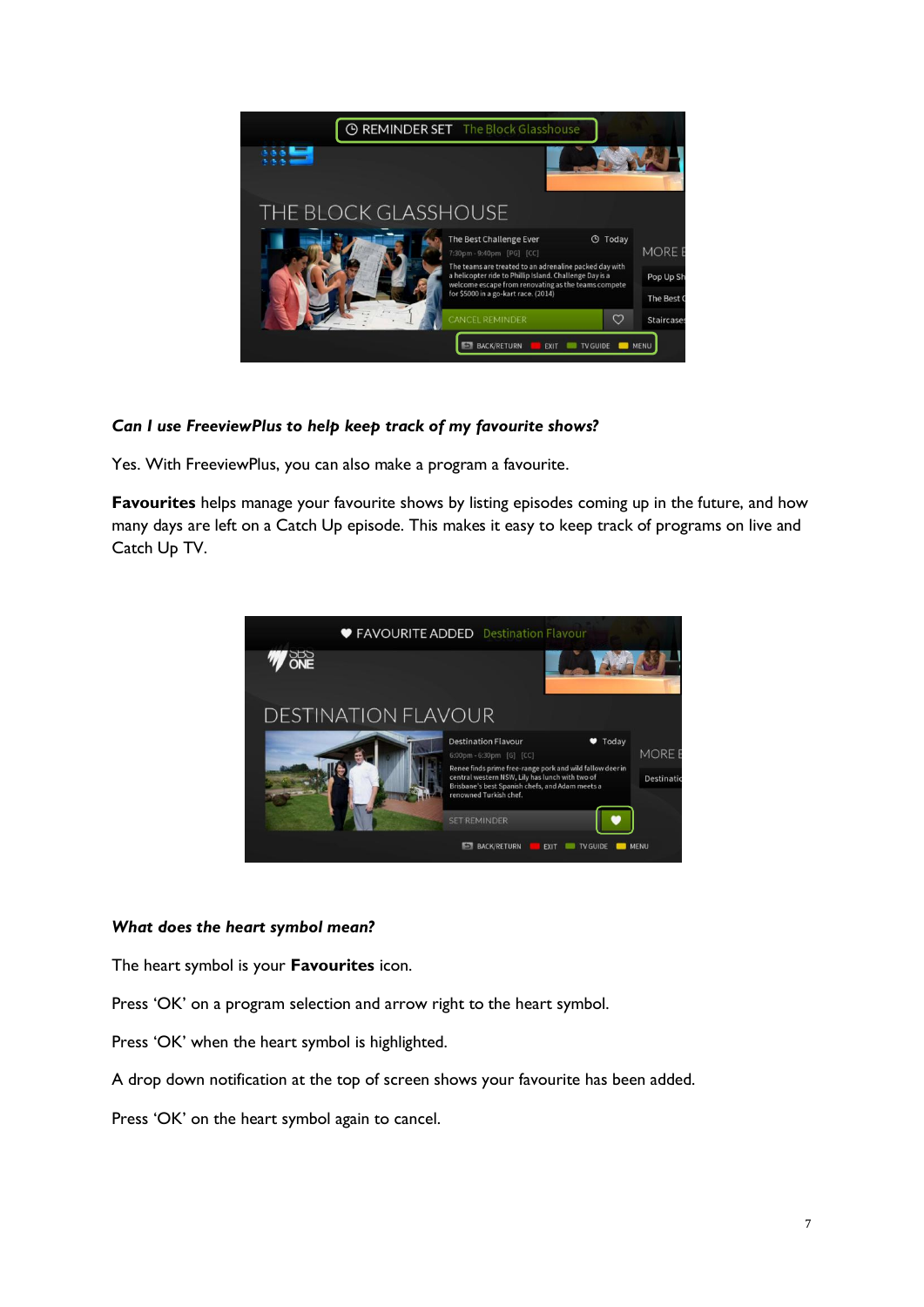## **5. Understanding the Menu**

## *What is the Menu?*

The **Menu** is where you can browse and search for **Movies** or **TV Shows**, change your settings, look for **Featured** programs, access the available Catch Up TV services and go straight to your favourites to keep track of the shows you love.



## *Where will I find the Menu?*

To access the **Menu**, press the 'yellow' button on your remote when that option is at the bottom of your screen.

You'll then see the **Menu** on the left-hand side of the screen.

# **6. Featured**

#### *How does Featured work?*

**Featured** provides a great guide to what's on, with recommendations of the best shows on today, on Catch Up TV and coming up over the next week.

Press 'OK' or 'arrow right' to open the **Featured** section and arrow across each show to find out what's on.

**Featured** shows the best of what's coming up in the next 24 hours in 'Don't Miss'.

Each tab has a recommendation of up to three shows per network; just arrow down to see them.

Arrow up or across to see our top picks across the next seven days in 'Coming Soon' or back to see the featured programs in Catch Up.

You can find out more about a program by pressing 'OK' on the show you're interested in, and set a reminder or a favourite.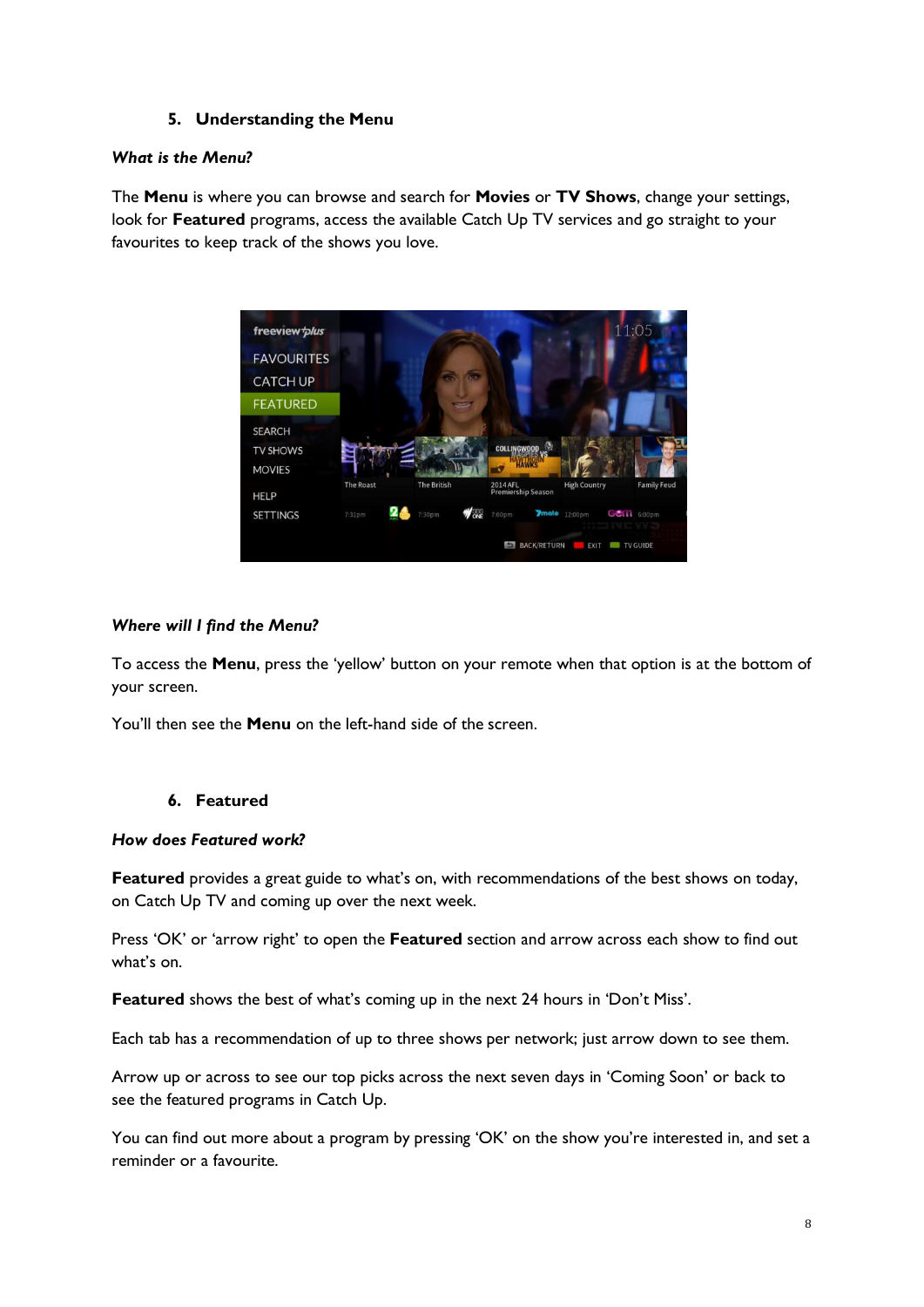# **7. Managing Favourites**

Once you've selected your favourites, you can access your list of favourites to see when programs are available next, and when a Catch Up episode is going to expire.

In the Menu, press 'OK' or arrow right on **Favourites** to go straight to your list of favourites.

Arrow down through your programs to see what's available to watch now, coming up and in Catch Up.

Arrow up to **Expiring Soon** to see all the Catch Up episodes of your favourite shows.



## *Can I remove shows?*

Yes. You can also remove shows from your favourites list by pressing the blue button.

Press 'OK' to confirm.

## **8. Watching Catch Up TV**

The **Menu** provides an easy way to access all the available Catch Up services in one place.

In the **Menu**, press 'OK' or arrow right on 'Catch Up' and you can see the available Catch Up TV.

Arrow across and select 'OK' on the network's Catch Up service you want to explore. You will be taken directly to that Catch Up service to browse for your favourite shows.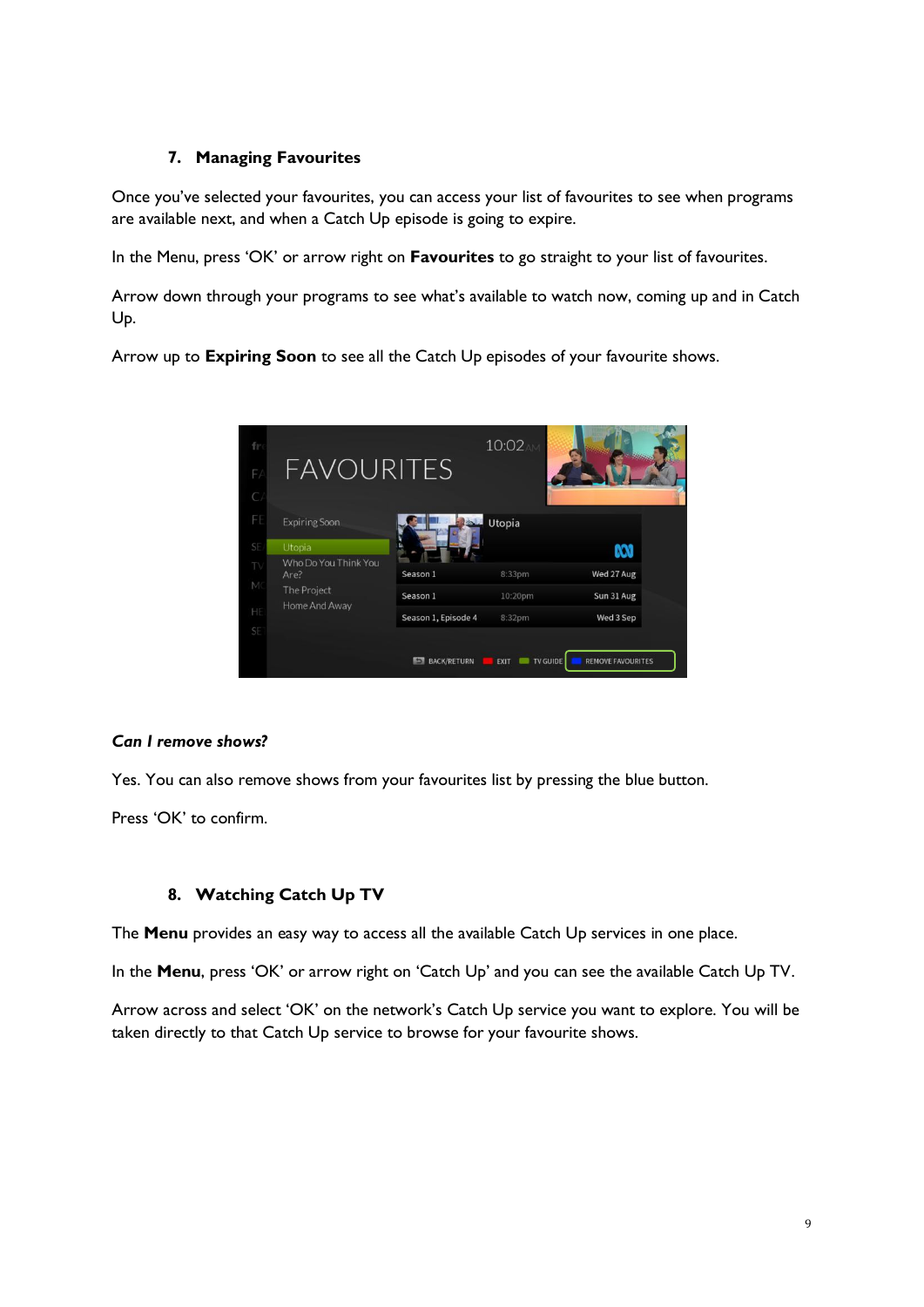# **9. Browse and Search**

## *How can I browse and search for programs?*

If you know the name of the program you're looking for, you can go straight to **Search** in the **Menu**. Go to the **Menu** by pressing the yellow button where that option is shown at the bottom of the screen.

Using the **Menu** on the left, arrow down to highlight **Search**, press 'OK' or arrow right and you'll be taken to the **Search** screen.

Use the arrows, letters and 'OK' on your remote control to type the name of the program you're looking for. This will intuitively help you as the more letters you press, the more your search is refined.

You'll see a list of possible results in alphabetical order. If your show comes up, arrow across to highlight the program and press 'OK' to select.



#### *What if I just want to browse what's on?*

If you're not sure of what you want to watch, but you feel like watching a specific type of show, such as a drama or a documentary, you can do that in this section.

In the **Menu**, you can browse **Movies** or **TV shows**.

Highlight **TV Shows** and arrow right to select a program type or genre, arrow down through the selection and press 'OK' on your choice. A list of programs will appear.

You can narrow the search further with the sub-genre menu on the right.

Arrow right to the sub-genre and down through the sub-genres until you find something that is of interest. Press 'OK' and arrow right to the program list to make your choice.

Programs are ordered with the next available at the top of the list.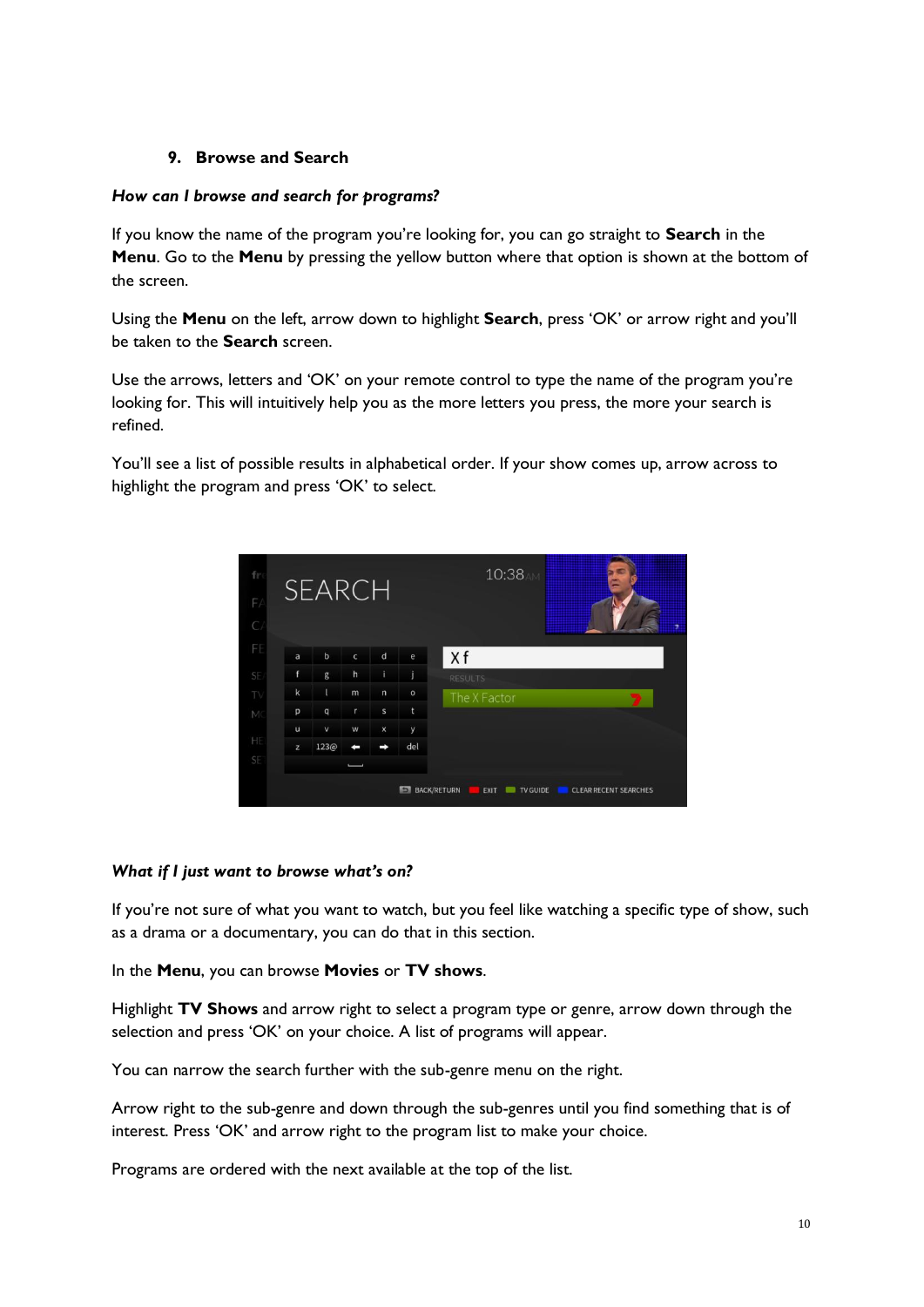You can also browse **Movies** in the same way. All you have to do is select **Movies** in the **Menu** and browse by movie type or genre.



# **10. Changing Settings**

## *How do I change my settings?*

There are a few settings in your FreeviewPlus service that you may want to change from time-totime.

You can do this in the **Menu**.

Press the yellow button to activate the **Menu**, arrow down to **Settings** and arrow right or press 'OK'.

Here you can change the amount of time you want the mini guide to stay on screen and you can change the lead time on your reminders. Choose from one minute, two minutes and five minutes.

All you have to do is use the left or right arrow and press 'OK' to select.

You can also change your postcode when you move home to make sure you're always getting the local TV networks.

If you need to clear your history, you can do this here as well. This will also remove all reminders and favourite settings.

You can see what Parental Lock has been set. If you want to change the Parental Lock, you will need to go into your TV receiver's settings.